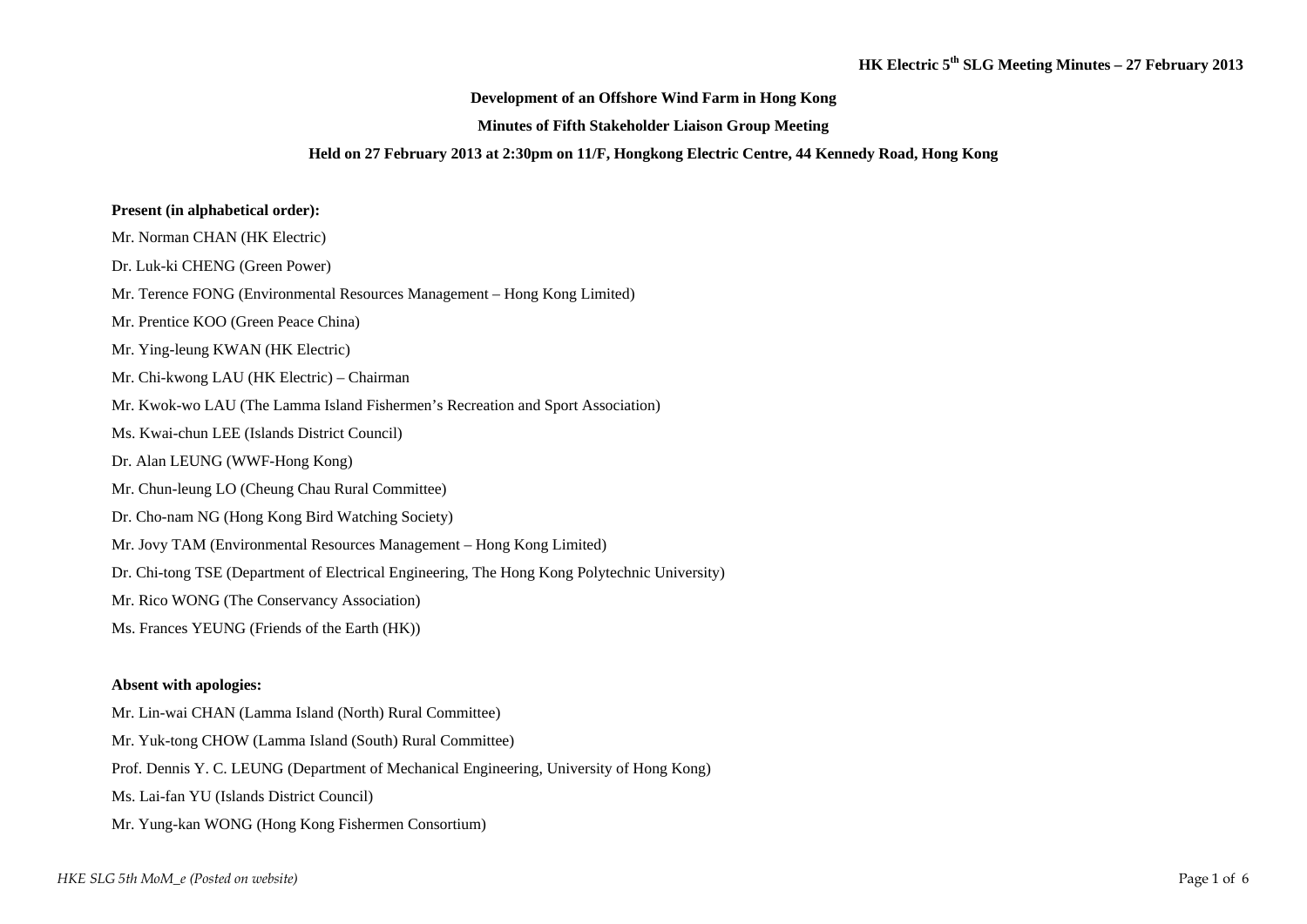# **HK Electric 5th SLG Meeting Minutes – 27 February 2013**

| Ref.<br>No. | <b>Issue/Discussion</b>                                                                                                                                                                                                                                                                                                                                                                                                                                                                                                                                                                                                                                                                                                                                                                                                                                                                                                                                                                                                                                 | <b>Follow-up Actions &amp;</b><br><b>Responsibilities</b>                                                                                                  |
|-------------|---------------------------------------------------------------------------------------------------------------------------------------------------------------------------------------------------------------------------------------------------------------------------------------------------------------------------------------------------------------------------------------------------------------------------------------------------------------------------------------------------------------------------------------------------------------------------------------------------------------------------------------------------------------------------------------------------------------------------------------------------------------------------------------------------------------------------------------------------------------------------------------------------------------------------------------------------------------------------------------------------------------------------------------------------------|------------------------------------------------------------------------------------------------------------------------------------------------------------|
| 1.          | Chairman Mr. C.K. LAU (HK Electric) welcomed all Stakeholder Liaison Group (hereafter referred to as "SLG") members to attend the 5 <sup>th</sup> SLG<br>meeting, which represented the first meeting of the second service tenure for the period from 2013 to 2014.<br>As a few of the previous SLG members had stepped down after serving the first tenure from 2011 to 2012, alternative representatives from their<br>affiliations had been invited to join this SLG as replacements. The Chairman introduced the updated SLG membership list at the meeting.<br>The Chairman briefly went through the agenda which included the terms of reference, background and progress of the offshore wind farm project,<br>initial results of wind monitoring as well as the Environmental Monitoring & Auditing (EM&A) measures associated with the offshore wind farm<br>project. After the presentation would be a question and answer session. The Chairman advised that minutes of this SLG meeting would be<br>available one month after the meeting. | Meeting minutes to be<br>circulated among all SLG<br>members for agreement and<br>posted onto HK Electric's<br>website within one month of<br>SLG meeting. |
| 2.          | Chairman invited Mr. Y.L. Kwan (HK Electric) to present the SLG terms of reference as well as the background and progress of the offshore wind<br>farm project, followed by a brief report on the wind monitoring campaign.                                                                                                                                                                                                                                                                                                                                                                                                                                                                                                                                                                                                                                                                                                                                                                                                                             |                                                                                                                                                            |
| 3.          | Mr. Kwan stated that the terms of reference had already been sent to all SLG members. He briefly recapped the terms of reference for SLG and<br>advised that the SLG meetings were expected to be convened half-yearly or other appropriate time intervals depending on the project progress.<br>Mr. Kwan reported that land application for carrying out Ground Investigation (GI) work for the offshore wind farm was underway. Members of<br>the Island District Council (IDC) had indicated no objection to the proposed GI work at the IDC meeting on 17/12/2012 and the relevant gazettal<br>work was being arranged by the District Lands Office (DLO). Upon completion of the 12-month wind monitoring campaign, a Project Feasibility<br>Study Report would be submitted to Environment Bureau (EnB) seeking for government approval of this project.                                                                                                                                                                                          |                                                                                                                                                            |
| 4.          | Mr. Kwan proceeded to present the data so far collected by the wind monitoring station and reported that promising results had been collected<br>since commissioning of the wind monitoring station in March 2012.                                                                                                                                                                                                                                                                                                                                                                                                                                                                                                                                                                                                                                                                                                                                                                                                                                      |                                                                                                                                                            |
| 5.          | Mr. Jovy Tam (ERM) took over the presentation and provided a brief introduction on the EM&A measures associated with the wind farm project<br>including details of the bird collision monitoring and the marine mammal monitoring plans. For the bird collision monitoring plan, various types<br>of remote monitoring techniques had been reviewed and assessed for their respective pros and cons against the requirements of this project. Mr.<br>Tam explained the technical difficulties in adopting radars and thermal cameras for the purpose of carrying out bird collision monitoring and<br>recommended to adopt traditional vessel-based bird collision visual monitoring for this project.                                                                                                                                                                                                                                                                                                                                                  |                                                                                                                                                            |
| 6.          | Mr. Tam proceeded to introduce the proposed marine mammal monitoring plans which included Passive Acoustic Monitoring and Land-based<br>Theodolite Tracking. Details with regard to the survey extent, frequency, period as well as the proposed survey methodologies had been discussed.                                                                                                                                                                                                                                                                                                                                                                                                                                                                                                                                                                                                                                                                                                                                                               |                                                                                                                                                            |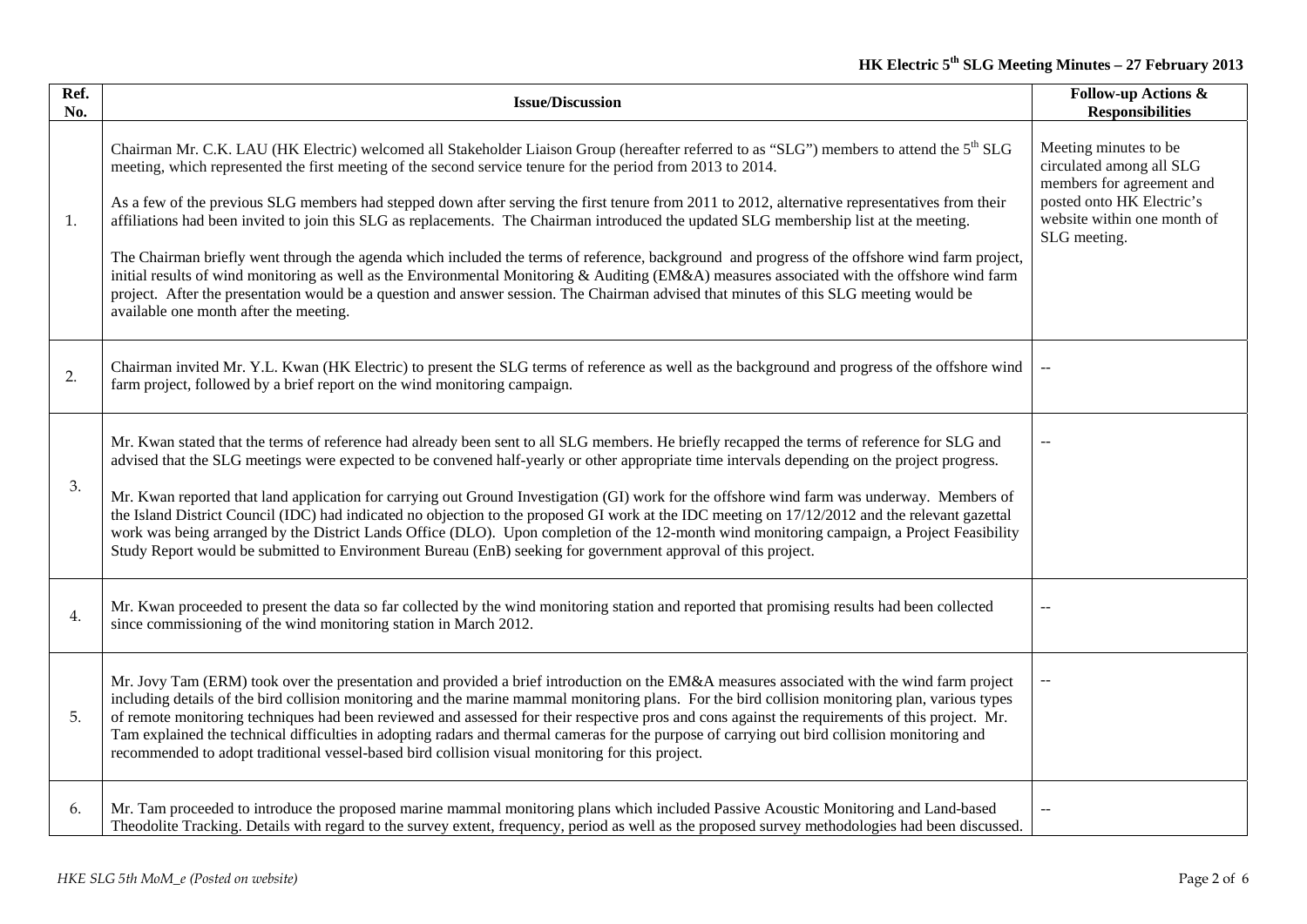| Ref.<br>No. | <b>Issue/Discussion</b>                                                                                                                                                                                                                                                                                                                                                                                                                                                                                                                                                                                                                                                                                                                                                                                                                                                                                                                                                                                                                                                                                                                                                                                                                                                                                                                                                         | <b>Follow-up Actions &amp;</b><br><b>Responsibilities</b> |
|-------------|---------------------------------------------------------------------------------------------------------------------------------------------------------------------------------------------------------------------------------------------------------------------------------------------------------------------------------------------------------------------------------------------------------------------------------------------------------------------------------------------------------------------------------------------------------------------------------------------------------------------------------------------------------------------------------------------------------------------------------------------------------------------------------------------------------------------------------------------------------------------------------------------------------------------------------------------------------------------------------------------------------------------------------------------------------------------------------------------------------------------------------------------------------------------------------------------------------------------------------------------------------------------------------------------------------------------------------------------------------------------------------|-----------------------------------------------------------|
|             | Mr. Tam further introduced the requirements of the coral verification survey which would be required prior to the export cable laying work.                                                                                                                                                                                                                                                                                                                                                                                                                                                                                                                                                                                                                                                                                                                                                                                                                                                                                                                                                                                                                                                                                                                                                                                                                                     |                                                           |
| 7.          | Mr. Tam continued to introduce details of the Artificial reef (AR) programme monitoring plan which covered the requirements on fisheries<br>monitoring, ecological monitoring, AR structural monitoring and the socio-economic monitoring. Mr. Tam stated that all the above monitoring<br>was designed to monitor the effectiveness on fishery resource enhancement due to deployment of the AR.                                                                                                                                                                                                                                                                                                                                                                                                                                                                                                                                                                                                                                                                                                                                                                                                                                                                                                                                                                               |                                                           |
| 8.          | The Chairman invited members for the questions concerning the project.                                                                                                                                                                                                                                                                                                                                                                                                                                                                                                                                                                                                                                                                                                                                                                                                                                                                                                                                                                                                                                                                                                                                                                                                                                                                                                          |                                                           |
| 9.          | A SLG member asked about the latest project progress and the implementation schedule for the EM&A measures.<br>HK Electric replied that the wind monitoring campaign would come to an end in end February 2013. The wind data collected was being<br>consolidated for conduction of further analysis as part of the overall feasibility studies. The Project Feasibility Study Report would be submitted<br>to EnB within 2013 for seeking government approval of this project. Baseline surveys associated with the proposed EM&A measures would be<br>carried out at least 12 months prior to commencement of construction of the project.                                                                                                                                                                                                                                                                                                                                                                                                                                                                                                                                                                                                                                                                                                                                    |                                                           |
| 10.         | A SLG member enquired and ERM reiterated that the post AR deployment monitoring surveys would be conducted on quarterly basis for a period<br>of not less than 1 year to determine any changes in fisheries resources with time. The SLG member further stated it might take more than 1 year<br>to evaluate the effectiveness of AR in view of the lengthy nurture time for fishery resources. Another SLG member added that the length of post<br>AR deployment surveys should cater for some unexpected incident such as occurrence of red-tide which would influence the fishery resource of<br>the year, hence affecting the fishery resource survey results due to deployment of the AR.<br>ERM advised that the 1-year monitoring period was proposed to evaluate the initial effectiveness of the AR deployment. Whether any extension<br>of the monitoring progrmamme would be reviewed during the monitoring stage. HK Electric concurred that the monitoring programme should<br>aim to evaluate the genuine effectiveness of the AR deployment with regard to improvement of the fishery resource in the wind farm area. The<br>post AR deployment survey period would be reviewed after the initial 1 year monitoring period with EPD/AFCD to assess whether the monitoring<br>programme should be extended based on results of the initial 1-year AR performance. |                                                           |
| 11.         | A SLG member expressed the low fishery resource in the vicinity of Cheung Chau despite of banning of fish trawling which might due to the<br>dumping activities undertaken at the designated South Cheung Chau Dumping Ground.<br>Chairman stated this might affect the future fishery resource survey and hence undermining results on the effectiveness of the AR during the post<br>AR deployment survey.                                                                                                                                                                                                                                                                                                                                                                                                                                                                                                                                                                                                                                                                                                                                                                                                                                                                                                                                                                    |                                                           |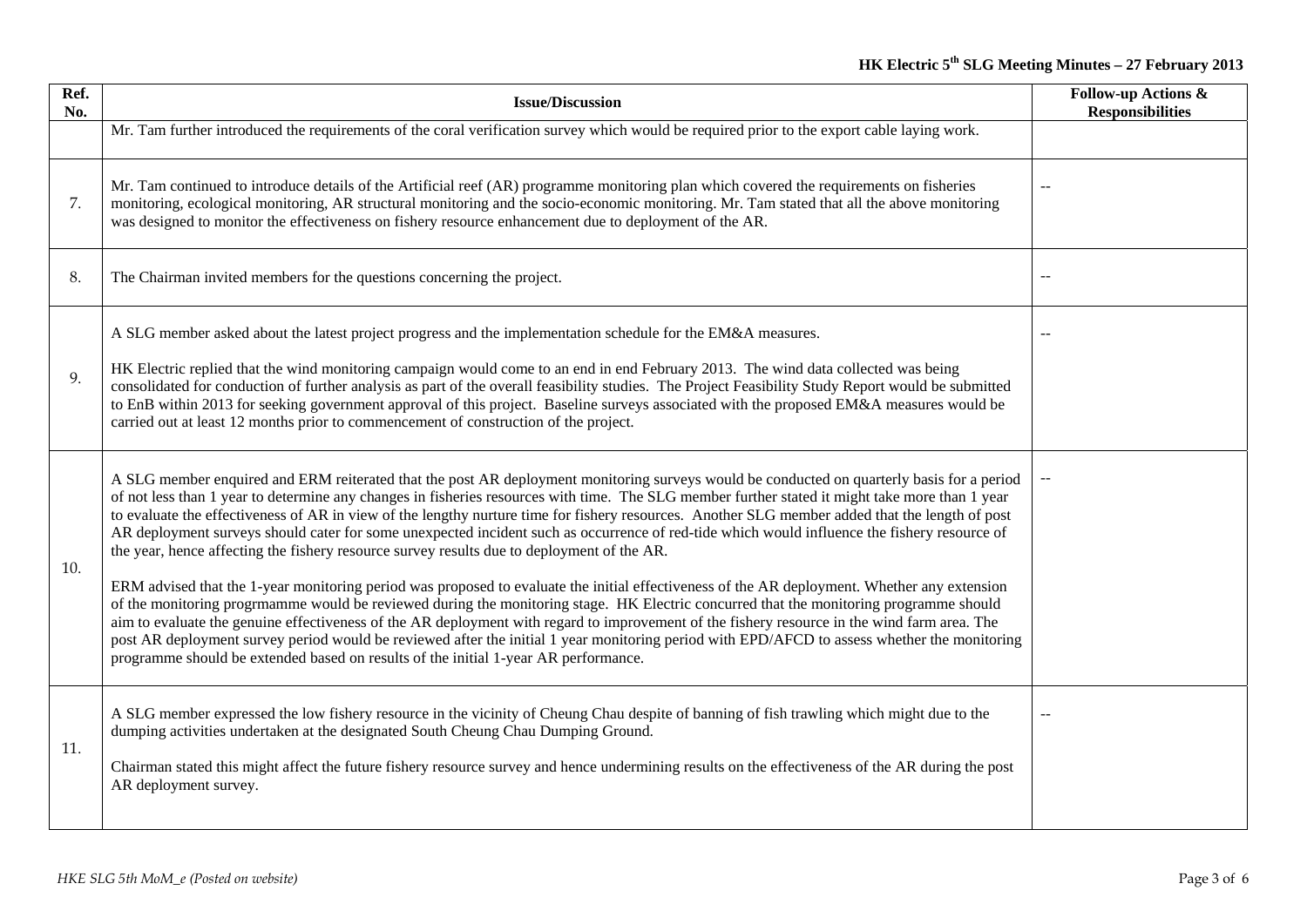# **HK Electric 5th SLG Meeting Minutes – 27 February 2013**

| Ref.<br>No. | <b>Issue/Discussion</b>                                                                                                                                                                                                                                                                                                                                                                                                                                                                                                                                                                                                                                                                                                                                                                                                                                                                        | <b>Follow-up Actions &amp;</b><br><b>Responsibilities</b> |
|-------------|------------------------------------------------------------------------------------------------------------------------------------------------------------------------------------------------------------------------------------------------------------------------------------------------------------------------------------------------------------------------------------------------------------------------------------------------------------------------------------------------------------------------------------------------------------------------------------------------------------------------------------------------------------------------------------------------------------------------------------------------------------------------------------------------------------------------------------------------------------------------------------------------|-----------------------------------------------------------|
| 12.         | A SLG member enquired whether the wind monitoring station would be removed after completion of the 12-month wind monitoring campaign.<br>HK Electric replied that operation of the wind monitoring station would continue for some period for the purpose of capturing additional<br>information that might be required in case further wind data be required during the ongoing data analysis stage. HK Electric reassured that all<br>safety measures currently in place at the wind monitoring station in particular the marine navigation lights and civil aviation lights would remain<br>in operation during this interim stage to ensure the safe continuous operation of the wind monitoring station. A SLG member supported to extend<br>the wind monitoring campaign for collecting more meteorological and oceanographic data.                                                      |                                                           |
| 13.         | A SLG member enquired and ERM replied the maximum detection range for the passive acoustic monitoring was approximately 400m measured<br>from the center of the measuring devise. This would effectively allow the activity of finless porpoise to be monitored both day and night in all<br>weather conditions within a 400m monitoring radius.                                                                                                                                                                                                                                                                                                                                                                                                                                                                                                                                               | $\mathord{\hspace{1pt}\text{--}\hspace{1pt}}$             |
| 14.         | A SLG member enquired whether the fishery enhancement measures in form of AR deployment were designed for improvement of fishery<br>resource solely within the wind farm area or to cater for the entire water region.<br>ERM replied that focus of the fishery enhancement measures would concentrate on improvement of the fishery resource within the offshore wind<br>farm area where AR was to be deployed.<br>The SLG member continued to enquire if offshore mariculture within the wind farm boundary would be considered. Another SLG member replied<br>that mariculture rafts were usually deployed in sheltered bays and stated that development of mariculture rafts in an exposed sea area like the<br>proposed offshore wind farm site would be impractical.                                                                                                                     |                                                           |
| 15.         | A SLG member enquired whether the increase in fishery resource due to AR deployment would attract bird flocks flying into the offshore wind<br>farm area leading to a higher likelihood of bird collision.<br>ERM replied that AR would enhance the fishery resource by providing a hard surface habitat to encourage growth and development of marine<br>organisms at seabed level which in turn providing foods, shelter and protection for the benthic fish species. ERM stated that AR would unlikely<br>enhance the pelagic fishery resource with habitat area close to sea surface which were the major food source for sea birds. ERM further advised<br>that majority of the birds identified in the wind farm area were low-flying terns found below the lower turbine tip height levels, hence the risk of<br>increasing chance of bird collision due to AR deployment would be low. |                                                           |
| 16.         | A SLG member enquired and HK Electric reconfirmed that bird collision monitoring would be based on a vessel based visual inspection while<br>marine mammal monitoring would cover vessel based monitoring, passive acoustic monitoring and land-based theodolite tracking.                                                                                                                                                                                                                                                                                                                                                                                                                                                                                                                                                                                                                     | $-$                                                       |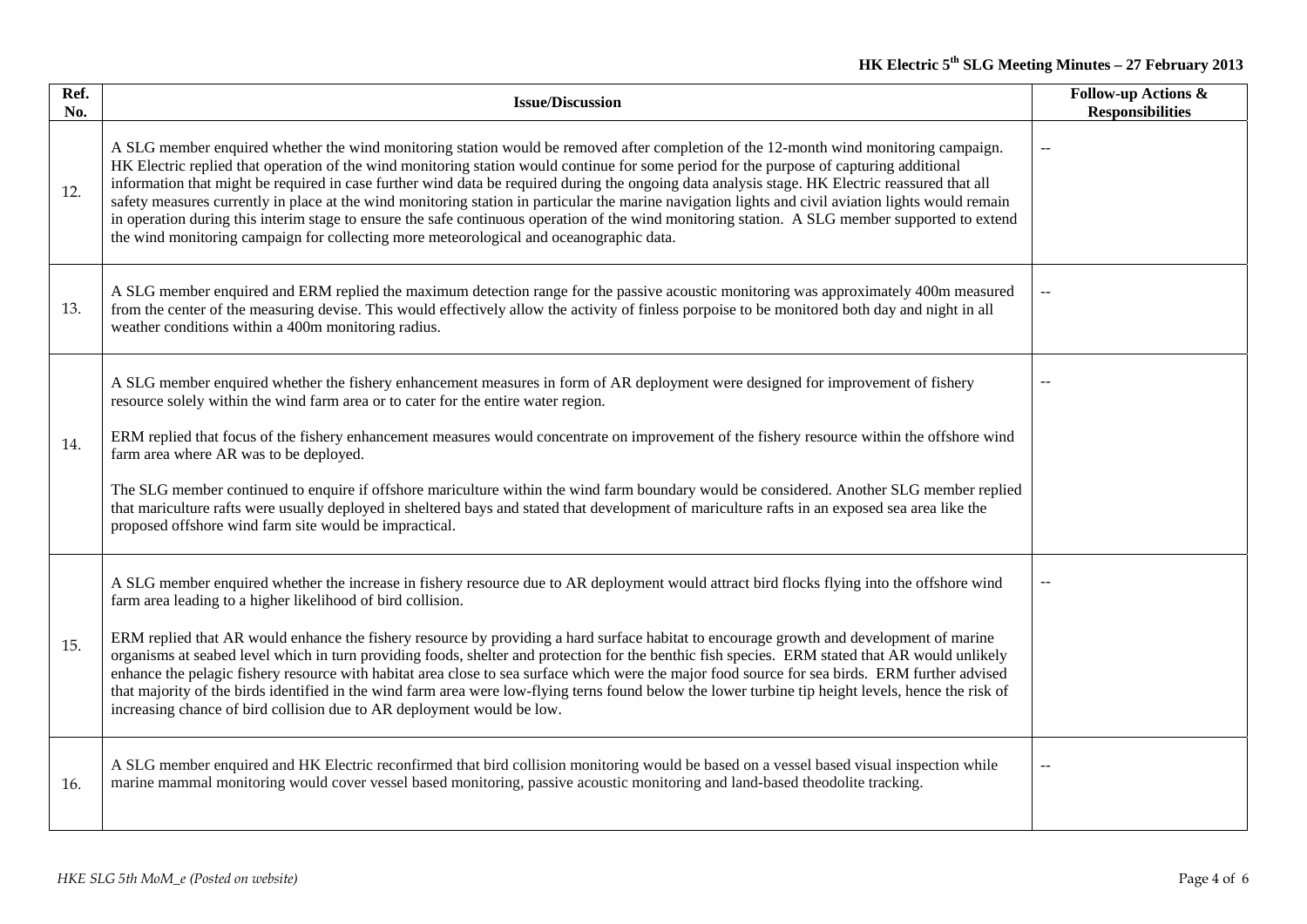# **HK Electric 5th SLG Meeting Minutes – 27 February 2013**

| Ref.<br>No. | <b>Issue/Discussion</b>                                                                                                                                                                                                                                                                                                                                                                                                                                                                                                                                                                                                                                                                                                                                                                                                                        | <b>Follow-up Actions &amp;</b><br><b>Responsibilities</b> |
|-------------|------------------------------------------------------------------------------------------------------------------------------------------------------------------------------------------------------------------------------------------------------------------------------------------------------------------------------------------------------------------------------------------------------------------------------------------------------------------------------------------------------------------------------------------------------------------------------------------------------------------------------------------------------------------------------------------------------------------------------------------------------------------------------------------------------------------------------------------------|-----------------------------------------------------------|
| 17.         | A SLG member enquired whether information on the anticipated wind farm capacity factor could be released to SLG members prior to submission<br>of the Project Feasibility Study Report to EnB. The SLG member continued to enquire whether the Project Feasibility Study Report would<br>consider any carbon credit scheme.<br>HK Electric advised that the wind data collected was being consolidated for conduction of further analysis. The result including the wind farm<br>capacity factor would be summarized and presented to the SLG members in future SLG meeting. Regarding the carbon credit scheme, HK Electric<br>believed that EnB would consolidate and discuss with HK Electric opinions received from public including the proposed carbon credit scheme in<br>the course of reviewing the Project Feasibility Study Report. |                                                           |
| 18.         | A SLG member enquired the capacity and quantity of wind turbines to be installed for the offshore wind farm.<br>HK Electric replied that the planned capacity of the offshore wind farm was around 100MW comprising 28-33 sets of 3-4 MW class wind turbines<br>depending on the capacity of wind turbine adopted. In response to the SLG member's further enquiry, HK Electric advised that wind turbines of<br>capacity 5MW or above was considered not suitable for application in areas like Southwest Lamma with medium wind speeds.                                                                                                                                                                                                                                                                                                      |                                                           |
| 19.         | A SLG member enquired whether scale of the proposed offshore wind farm would be altered in view of the anticipated higher annual energy<br>production compared with that predicted in the EIA stage.<br>HK Electric replied that the offshore wind farm capacity would be determined at a later stage based on the result of optimisation taking<br>consideration of offshore wind farm layout, number of wind turbines and annual energy production, etc. ERM added that the EP has mentioned<br>the capacity of offshore wind farm at 100MW and hence it was unlikely to further expand the project scale to above 100MW.                                                                                                                                                                                                                    |                                                           |
| 20.         | A SLG member stated that the wind data presented at the meeting only represented the short term value in 2012 and enquired about the long term<br>wind data.<br>HK Electric replied that the 1-year wind data collected would be normalized with long term weather available from a suitable local meteorological<br>station before coming up with the long term annual wind distribution. The wind data analysis together with the annual energy production<br>estimation would be conducted based on the long term annual wind data.                                                                                                                                                                                                                                                                                                         |                                                           |
| 21.         | A SLG member expressed his to support to renewable energy but would like to enquire about the total project cost and tariff implication.<br>HK Electric replied that the project cost could only be finalized upon return of tenders for the wind turbine generator, foundation, submarine<br>cables, electrical and civil infrastructure contracts. HK Electric further advised that the proposed wind farm was not expect to impact much on<br>the tariff as the capital outlay would be amortized over several years. Another SLG member concurred the impact would not be significant as the                                                                                                                                                                                                                                               |                                                           |